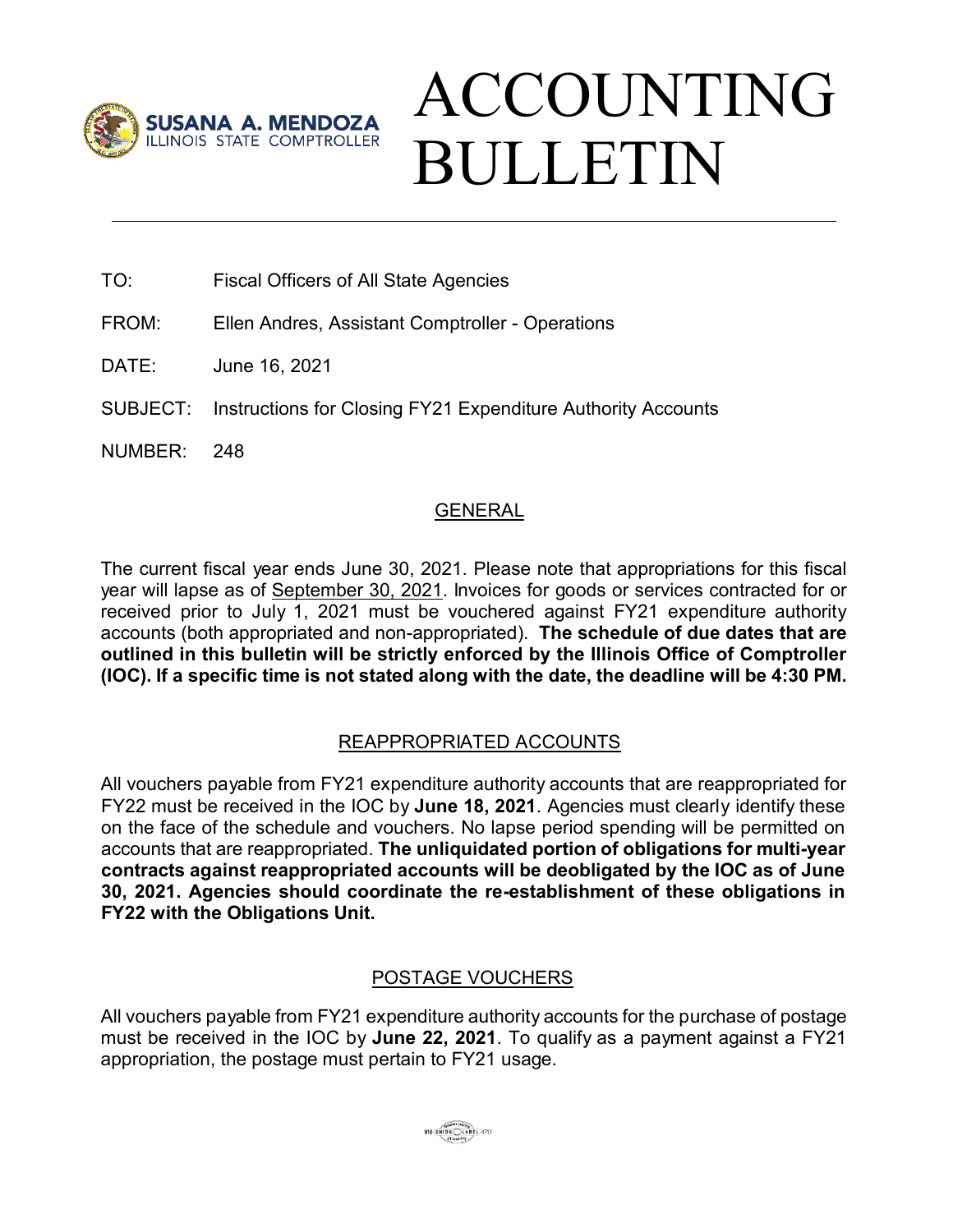#### UTILITY BILLS

Agencies have the option of either prorating utility bills covering portions of June and July to the proper month based upon the number of days service was provided or charging the bill to the month and appropriate fiscal year which had the majority of serviced days. Once an option is chosen, it must be continued in all subsequent fiscal years.

#### TELEPHONE BILLS

Telephone bills contain an advance charge for monthly service and charges for toll calls made during the previous billing period. Agencies have the option of charging the entire bill according to the fiscal year the vendor's invoice date falls within or allocating the advance charges according to billing date and the toll call charges according to actual toll call date. Once an option is chosen, it must be continued in all subsequent fiscal years.

## TRAVEL

Where travel at fiscal yearend crosses into the new fiscal year, agencies have the option of charging all travel expenses incident to a specific trip to the fiscal year in which the travel began or allocating the expenses according to the days traveled in each fiscal year utilizing separate vouchers. If the first option is chosen, the entire trip should be submitted on a separate voucher. Once an option is chosen, it must be continued in all subsequent fiscal years.

## LAPSE PERIOD - VOUCHERS

From July 1, 2021 through September 30, 2021 all paper vouchers must be stamped or otherwise marked as either "FY21" or "FY22" to clearly designate the fiscal year. The fiscal year indicator should be placed on the upper right-hand corner of each voucher. For paperless vouchers, "FY21" or "FY22" should be placed on the agency file balance report. All paper vouchers covering goods or services to be paid from FY21 expenditure authority accounts during the lapse period should be stamped in a prominent place, "Contracted for Prior to July 1." For paperless vouchers, the statement "Contracted for Prior to July 1" should be stamped on the agency file balance report. **All transactions submitted on a file must be from the same fiscal year.** 

Lapse period expenditures are limited to those liquidating liabilities for goods and services contracted for prior to July 1, 2021.

All vouchers must contain beginning and ending dates of service. Vouchers citing a contract must contain beginning and ending dates of service that are within the terms of the contract.

All vouchers must contain a Proper Billing Date, if applicable.

All vouchers payable from FY21 expenditure authority accounts must be received in the IOC by **September 22, 2021.** Exception processing **may** be available for a limited amount of time following this deadline. Agencies that fail to meet the September 22<sup>nd</sup> deadline should reach out to the IOC to inquire about the availability of exception processing prior to referring a vendor to the Court of Claims.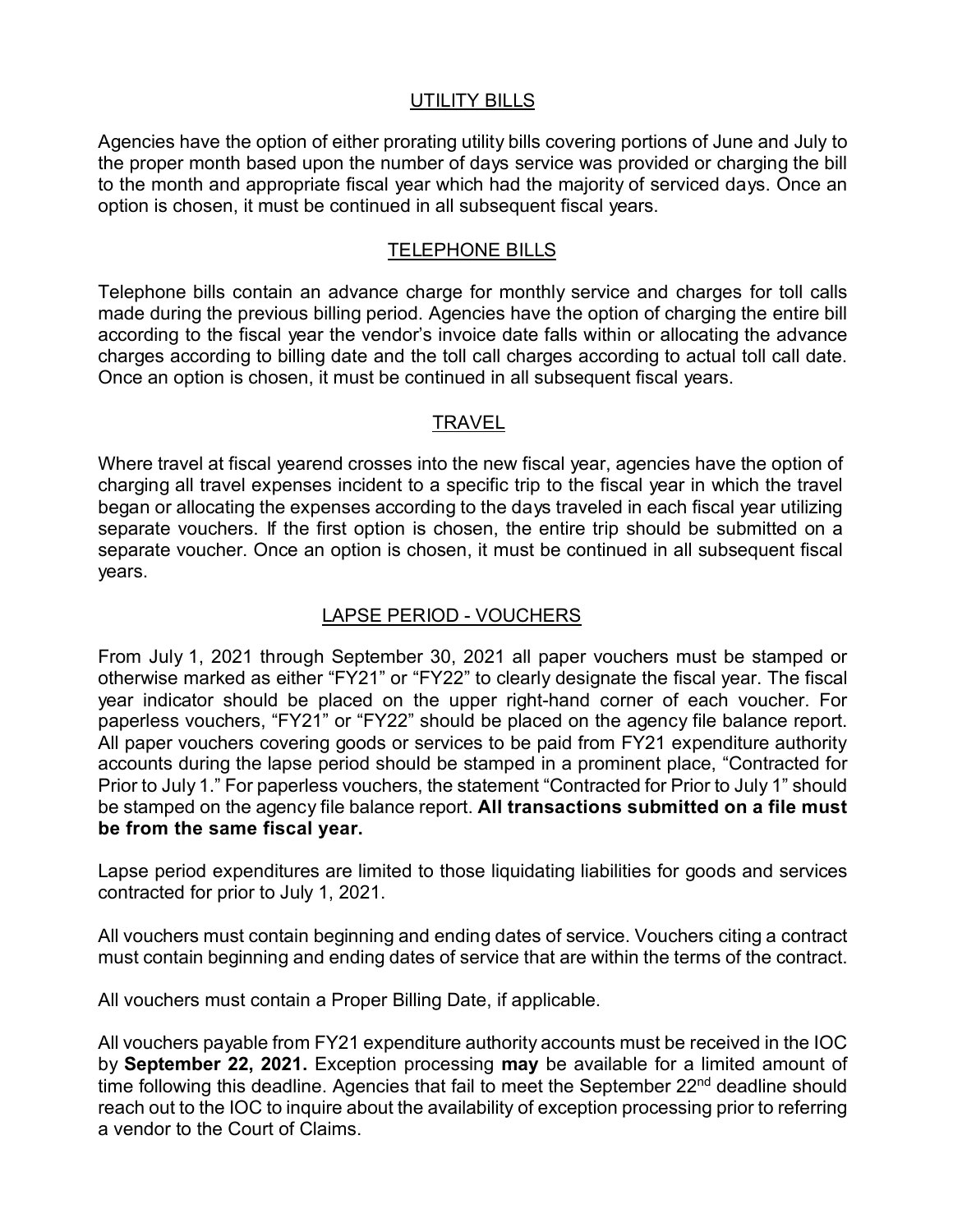#### PROFESSIONAL OR ARTISTIC SERVICES VOUCHERS

Any service which involves professional or artistic skills or any personal services by an employee whose compensation is subject to income tax withholding (including contractual employees) must be performed by June 30, 2021 to be charged against the FY21 appropriation.

Any voucher for professional or artistic skills, or personal services submitted with a service date beyond June 30, 2021 will be ineligible for payment from FY21 and will be returned to the agency.

#### LAPSE PERIOD - OBLIGATIONS

The reconciliation of your obligation records is extremely important through the closing of this fiscal year. Timely reconciliation of your records can ensure timely processing of your payments.

From July 1, 2021 through September 30, 2021 all contract related documents must be stamped or otherwise marked as either "FY21" or "FY22" to clearly designate the fiscal year. The fiscal year should be placed on the upper right-hand corner of the document.

Obligations established against FY21 expenditure authority accounts after June 30, 2021 must represent liabilities outstanding at June 30, 2021 (i.e., financial obligations for goods or services contracted for or received prior to July 1, 2021). In addition, all FY21 CODs filed after June 30, 2021 should be stamped "Contracted for Prior to July 1."

Outstanding obligations at June 30, 2021 may be canceled or decreased during the lapse period. Outstanding obligations representing actual contractual liabilities may be decreased or canceled only if such notice is accompanied by a contract amendment reflecting the corresponding decrease or cancellation. Contractual liabilities may also be increased during the lapse period as long as the increase is relevant to the original contract and is accompanied by a contract amendment executed prior to July 1, 2021 increasing the contract amount.

If an amendment to increase an **FY21** contract is not fully executed prior to July 1, 2021, an Intent Affidavit is required pursuant to SAMS Procedure 15.20.85. The affidavit must state that the agreement or amendment was agreed to on or before June 30, 2021 and explain why it was not executed on or before June 30, 2021. An Intent Affidavit is required from the party (vendor and/or agency) who failed to sign the agreement or amendment before the fiscal year ended. If both the vendor and agency signed after June 30, 2021, affidavits must be submitted for both the vendor and agency.

All obligation increases, decreases, establishments, and cancellations that affect FY21 processing, must be received in the IOC by **September 16, 2021.**

#### LAPSE PERIOD – TRANSFERS, CORRECTION REQUESTS, RECONCILIATIONS, AND GOVERNOR'S RELEASES

All Appropriation Transfers, Expenditure Transfers, Object Correction Requests, Obligation Reconciliations and Governor's Releases that affect FY21 processing must be received in the IOC by **September 22, 2021.**